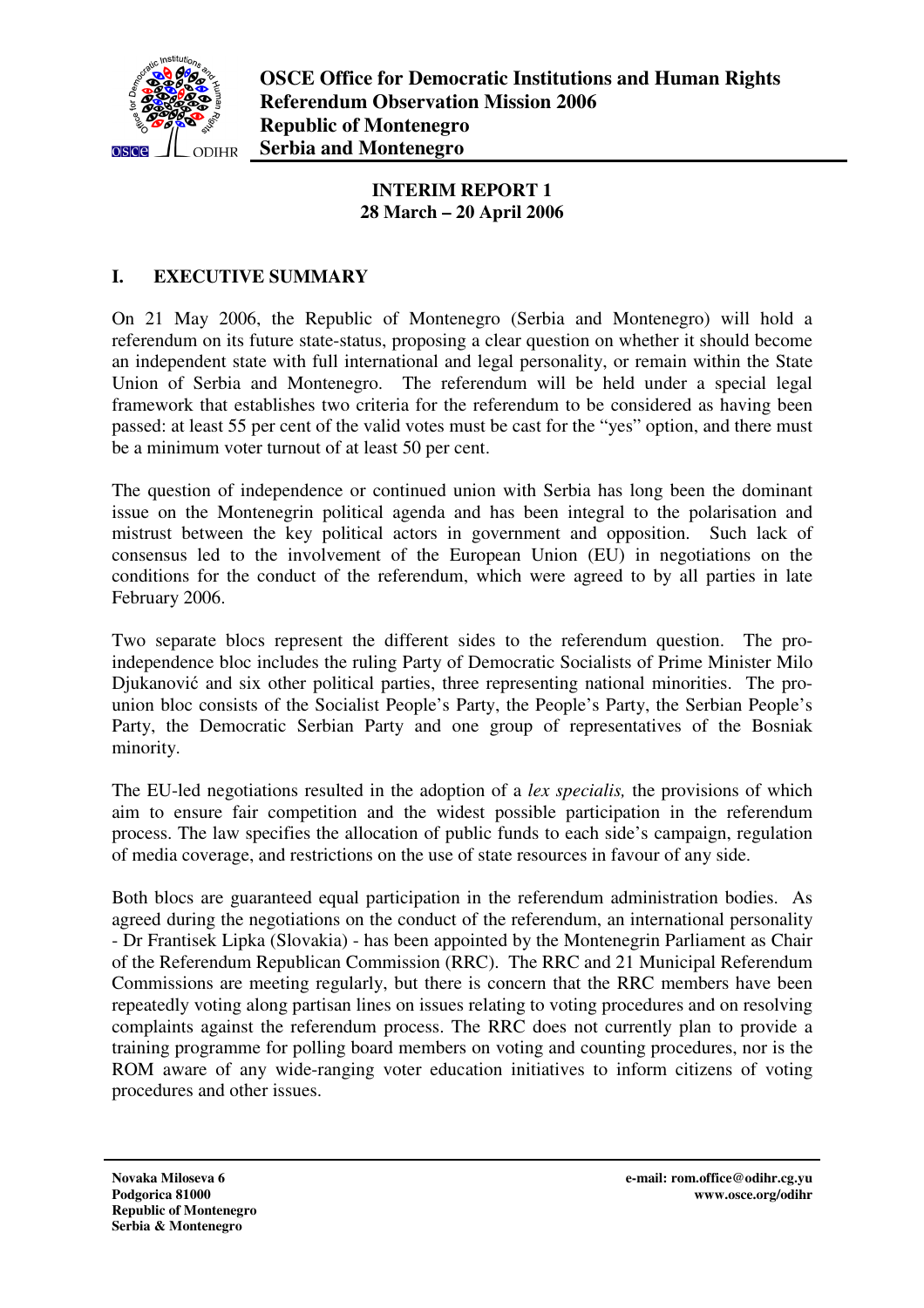The public and private media in Montenegro have adopted regulations and a code of conduct to provide equal and balanced coverage of the referendum campaign. A parliamentary committee established to monitor the media coverage, consisting of representatives of both blocs, has temporarily suspended its work because of a disagreement on coverage of campaign events. OSCE/ODIHR media monitoring to date indicates an only slightly larger allocation of time on television news broadcasts to the views of the pro-independence bloc.

The campaigns of both sides were launched in April and have become invigorated and more confrontational following the start of televised debates on 10 April. Campaign events have been aimed mostly at core supporters, with both sides choosing to target undecided voters through door-to-door campaigning.

Several complaints on the referendum process, including allegations of interference with the voter register and attempts at vote-buying, have been lodged with the RRC and other relevant authorities. A number of complaints are being investigated by the public prosecutor.

The OSCE/ODIHR established a Referendum Observation Mission (ROM) to the Republic of Montenegro (Serbia and Montenegro) on 28 March 2006. The ROM consists of 29 experts and long-term observers.

# **II. MISSION INFORMATION**

Following invitations to observe the 21 May 2006 referendum on state-status, an OSCE/ODIHR Referendum Observation Mission (ROM) was established on 28 March in the Republic of Montenegro (Serbia and Montenegro). The OSCE/ODIHR ROM, headed by Mr. Jørgen Grunnet (Denmark), consists of 29 experts on electoral processes and long-term observers (LTOs) from 19 OSCE participating States. The main office is in Podgorica, with LTOs based in seven regional centres covering all 21 municipalities in Montenegro. LTOs were deployed on 10 April.

The OSCE/ODIHR has requested 200 short-term observers (STOs) to monitor proceedings on referendum day. The OSCE Parliamentary Assembly (OSCE PA), the Parliamentary Assembly of the Council of Europe (PACE), the Congress of Local and Regional Authorities in Europe (CLRAE) and the European Parliament (EP) have all indicated their intention to send observers.

## **III. REFERENDUM CONTEXT**

On 21 May, the Republic of Montenegro will hold a referendum on its future state-status, proposing a clear question on whether Montenegro should be an independent state with full international and legal personality. The referendum will determine whether Montenegro should leave the State Union of Serbia and Montenegro, established in 2002 by the so-called Belgrade Agreement that placed a three-year moratorium on the holding of any referendum on independence by either member of the State Union. Following the expiry of that moratorium period, in December 2005, the Government of Montenegro indicated its intention to hold the current referendum.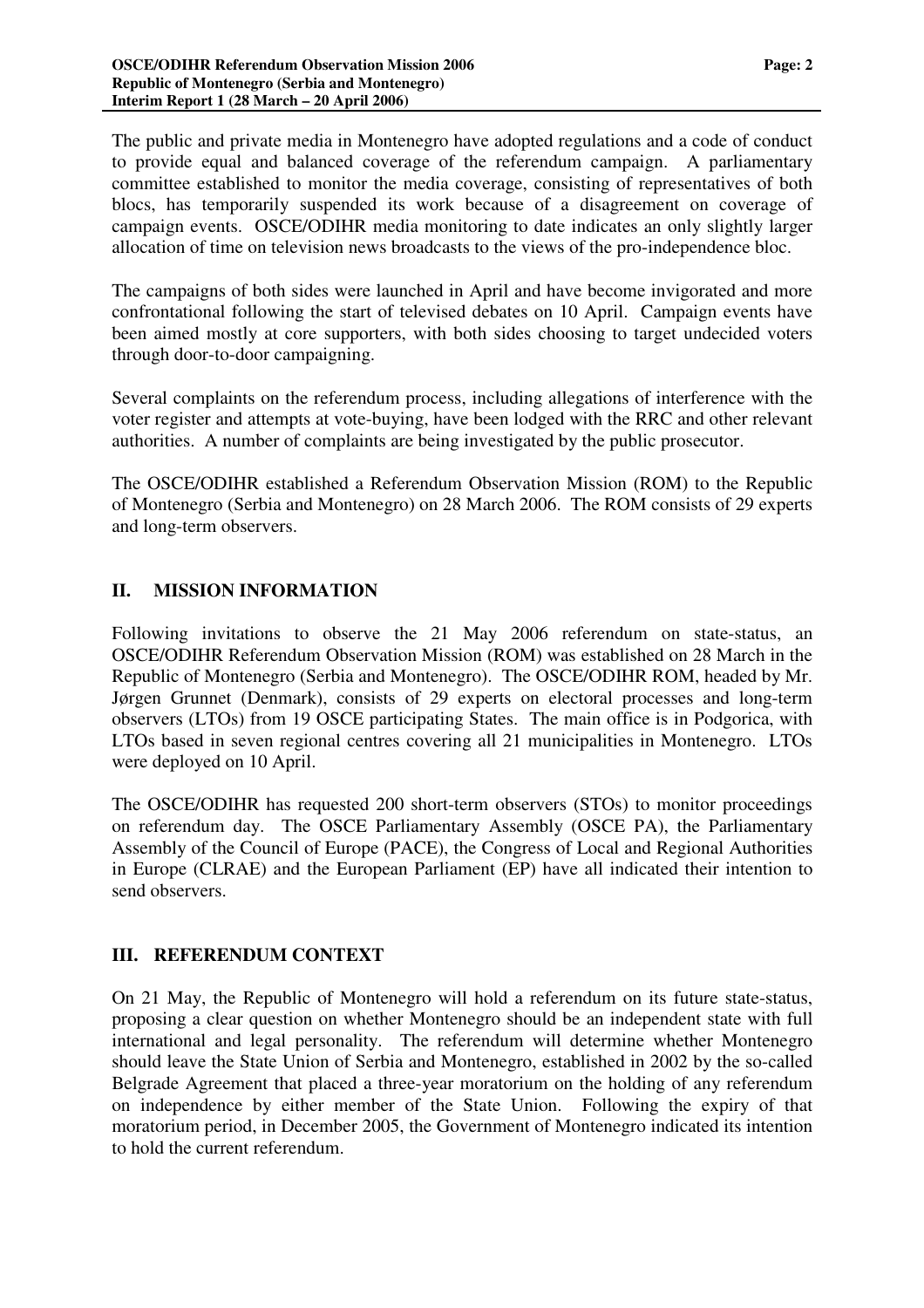The political landscape in Montenegro has long been characterised by deep polarisation on the issue of independence or the continuation of the union with Serbia. Such division was reflected in a lack of consensus between political actors on the conditions for the conduct of the referendum. To address this impasse, the European Union (EU) High Representative for the Common Foreign and Security Policy, Mr. Javier Solana, appointed a Special Envoy, Ambassador Miroslav Lajcak, to lead negotiations on reaching an agreement.

A framework on the conditions for the referendum was agreed in February 2006, with a compromise found on the particularly contentious issue of what majority requirement would apply. For the current referendum to be considered as having been passed, two legal conditions must be met: 55 per cent of the valid votes must be cast for the "yes" option, and a minimum voter turnout requirement of 50 per cent of the total number of registered voters plus one voter. While the 55 per cent requirement has remained an issue of public debate, it has been accepted by both sides who, in meetings with the OSCE/ODIHR ROM, have stressed their commitment to the referendum process.

The legal framework provides for two separate blocs to campaign on the referendum question. The pro-independence bloc (PIB) is composed of the ruling Party of Democratic Socialists (DPS), led by Prime Minister Milo Djukanović, and its main coalition partner, the Social Democratic Party (SDP) of the Speaker of Parliament, Ranko Krivokapić. The PIB also includes the two Albanian political parties represented in Parliament, the Democratic Union of Albanians (DUA) and the Democratic League of Montenegro (DSCG), who joined PIB on 20 April. Two strongly independent political parties that are not members of the DPS-led parliamentary coalition – the Liberal Party (LP) and the Citizen's Party (GS) – are also members of PIB, as is the Bosniak Party, a recently unified group of seven nonparliamentary Bosniak parties.

The pro-union bloc (PUB) is made up of the parliamentary opposition parties, led by the Socialist Peoples' Party (SNP) of Mr. Predrag Bulatović, the People's Party (NS), the Serbian People's Party (SNS) and the Democratic Serbian Party (DSS). The PUB also includes a smaller coalition of Bosniak non-governmental organizations.

Parliamentary elections, and a number of key municipal elections, are scheduled in Montenegro for October 2006.

## **IV. LEGAL FRAMEWORK**

A *lex specialis* for the current referendum, the Law on the Referendum on State Legal Status (LRSLS), was adopted on 1 March 2006 and regulates the establishment of the referendum administration bodies, the financing of campaign expenses, the conduct of the campaign, its coverage by the media and the rights of observer groups. The law contains many provisions that seek to ensure cross-party participation in the referendum process, including equal representation on referendum administration bodies from both sides of the referendum question and the allocation of equal amounts of public funds for each campaign. There are also restrictions on the role of public bodies or use of state resources in support of either side's campaign.

The LRSLS also stipulates the referendum question ("*Do you want the Republic of Montenegro to be an independent state with full international and legal personality?*") and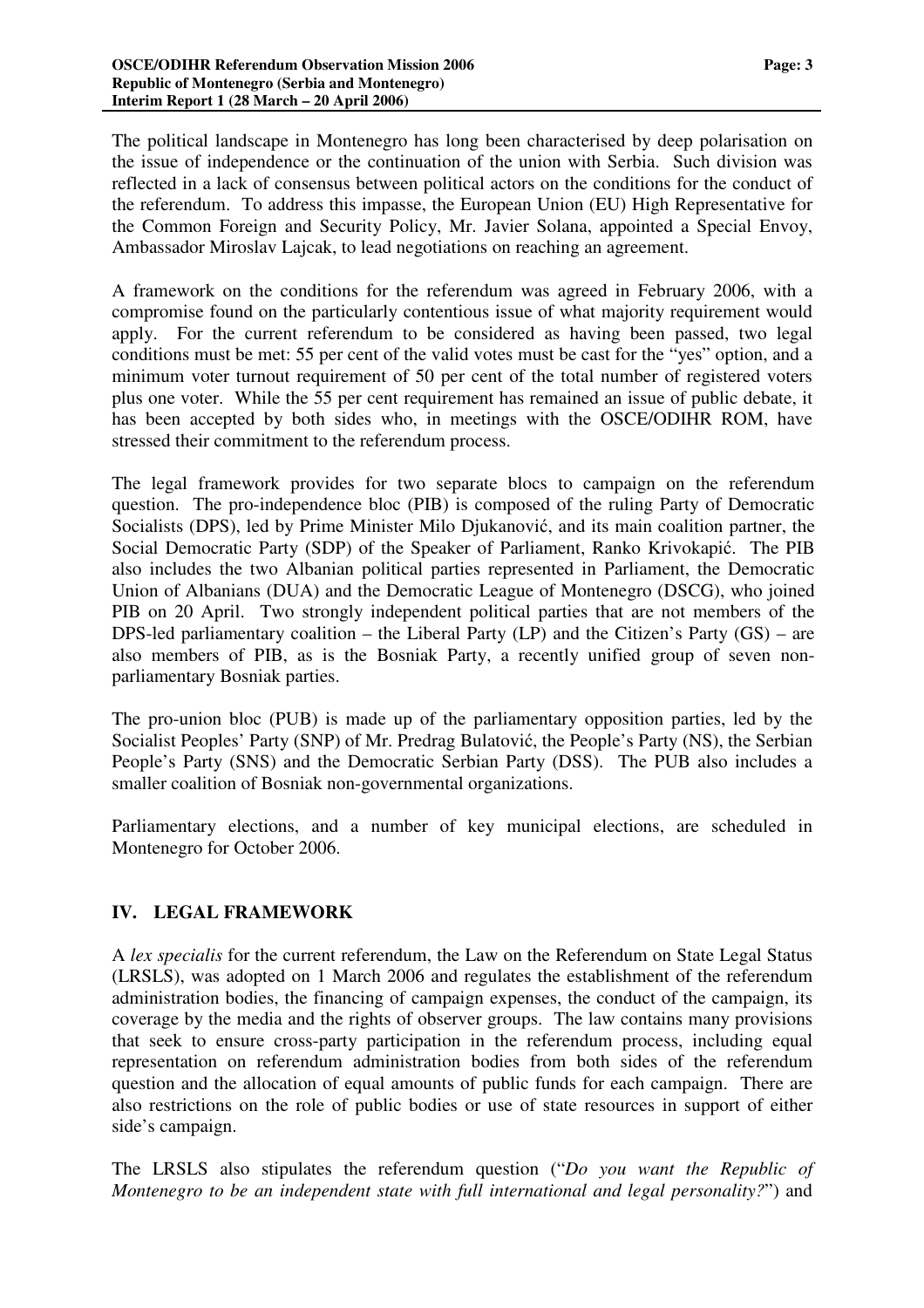the two criteria by which a decision in favour of the referendum will be considered as valid. If the referendum is not passed, the LRSLS places a three-year moratorium on any future referendum on the issue.

In areas not covered by the LRSLS, provisions from a series of other laws apply, including the Law on Referendums (2001), the Law on the Election of Councillors and Representatives (2000, as amended) and the Law on Voter Registers (2001).

## **V. REFERENDUM ADMINISTRATION**

The referendum will be conducted by a three-tiered administration: the Republican Referendum Commission (RRC), 21 municipal referendum commissions (MRCs) and around 1,120 polling boards. The sixteen members of the RRC and ten members of each MRC were appointed by Parliament on 15 March and have been equally distributed between the two blocs. As agreed during the negotiations on the conduct of the referendum, an international personality – Dr. Frantisek Lipka (Slovakia) – has been appointed by Parliament to chair the RRC with the right to use a casting vote only in the case of a tied decision between RRC members. Polling Boards will be appointed on 11 May and will have six members, three from each bloc.

The RRC commenced its work on 22 March and has met regularly. So far, the RRC has operated in an open and transparent manner, including providing access to its meetings for observers and media as well as establishing a website. While a number of initial decisions were adopted by a consensus vote, since 11 April, RRC members have repeatedly debated and voted along partisan lines when taking decisions on voting procedures and on complaints. The RRC Chair has been required to use his casting vote on at least seven occasions. A number of interlocutors have expressed concern about the levels of mistrust and confrontation being shown by the RRC members at its meetings. LTOs report that all 21 MRCs are established and are functioning properly. Women's representation in the RRC and MRCs is low and is particularly poor in rural and minority areas, and notably high in the coastal municipalities of Tivat and Kotor. Two of the RRC members and four MRC chairpersons are women.

The parliamentary committees on media coverage and campaign financing were also established by Parliament on 15 March. Both committees have equal representation from each bloc. The media committee (12 members) commenced its work in late-March but has currently temporarily suspended its work because of a disagreement between its members following a series of votes along partisan lines (see 'Media' below). The campaign finance committee (six members) delayed the release of public funds to the two blocs for their campaigns until it adopted its rules of procedure on 3 April but it has since met regularly with most decisions being taken by consensus.

The RRC has decided that a vote will only be considered as valid if it is 'circled'. While this is in compliance with a provision of the Law on Referendum, some interlocutors have expressed concern that it may render as invalid some ballots, despite the intention of the voter being clear. The RRC does not currently plan to provide a training programme for polling board members on voting and counting procedures, nor is the ROM aware of any wideranging voter education initiatives to inform citizens of voting procedures and other issues.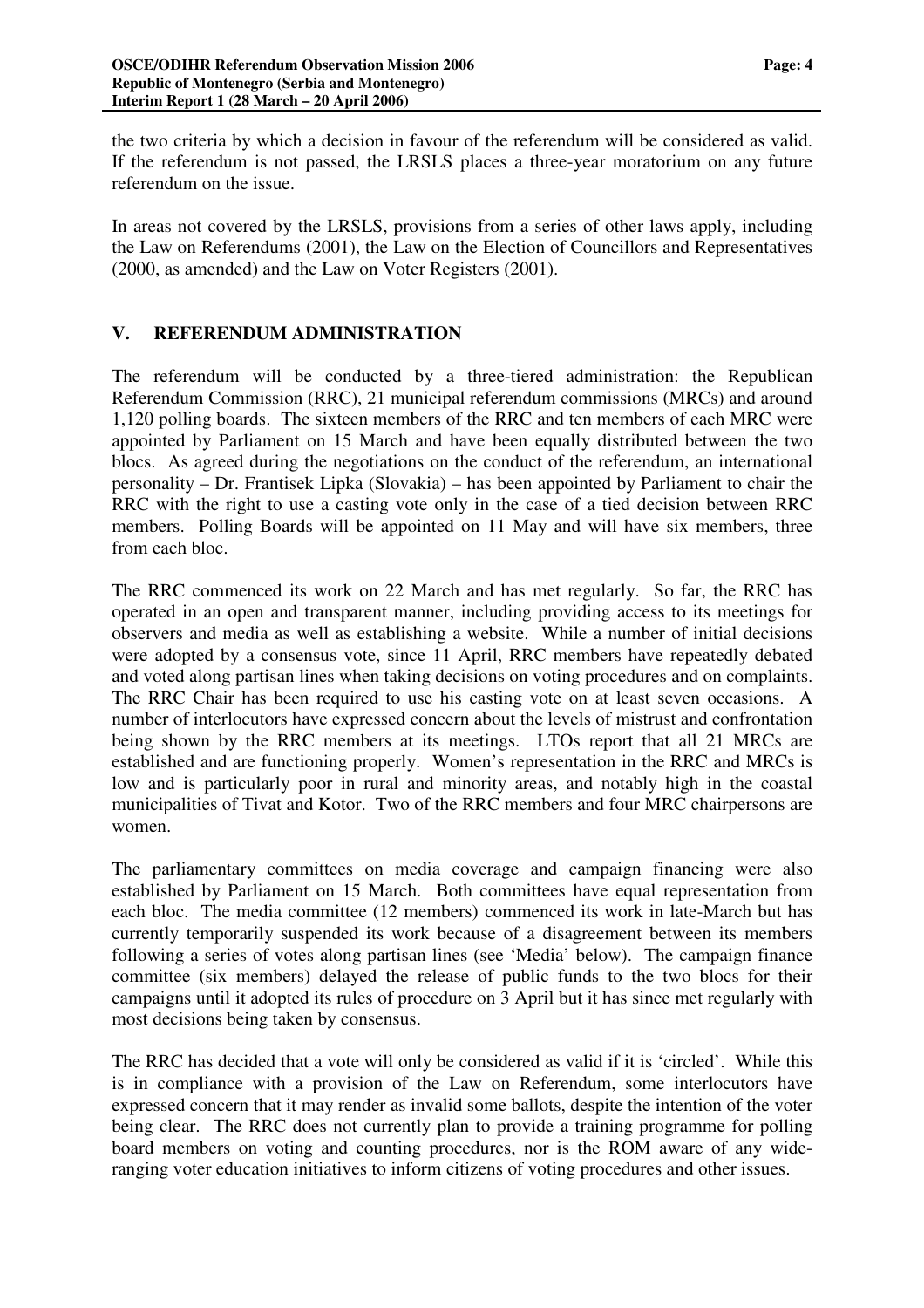The provisional voter register (PVR) was published on 4 March and showed a total of 466, 235 registered voters. The PVR has been available for public inspection to allow for voters to make changes, additions or deletions and will close on 25 April. From that date and until 11 May, changes may be made upon the order of a court. The ROM is aware that approximately 7,830 people have already added their names to the total number of registered voters during the public inspection period. Both blocs are provided with full access to inspect the voter register, as well as opportunities to cross-check the voter register with other relevant data held by the Ministry of Interior. The voter register will be closed on 11 May and the total number of registered voters for the referendum will be announced by the RRC on 13 May.

#### **VI. MEDIA**

Since 3 April, the ROM has been conducting qualitative and quantitative analyses of eight television stations: two public channels (TVCG1  $\&$  2) and five private channels (Elmag, IN, MBC, Montena, Pink M) as well as the main Serbian public channel RTS. In addition, four Montenegro-based daily newspapers (*Dan, Pobjeda, Republika,* and *Vjesti*) and the Serbian daily *Vecernje Novosti* have been monitored.

Montenegrin citizens, especially those in urban areas, have access to information from a wide range of media outlets, including some 70 locally registered broadcasters as well as media from Serbia and neighbouring countries. Following the implementation of a comprehensive legal framework for media in 2002, all broadcast media currently operating from bases within Montenegro are licensed.

The legal framework of the referendum campaign in the media is governed by the LRSLS and other relevant media legislation. The LRSLS obliges the media to assist citizens during the referendum process in making an informed choice and provides citizens with the right to be informed in a truthful, timely and unbiased manner, under equitable terms, about the referendum procedure and the different referendum options.

The publicly-funded media are required to provide equal presentation of different referendum options and to adopt regulations on their coverage of the campaign. Such regulations were adopted by the public broadcast media and the state-owned newspapers in March, in time for the launching of the campaign activities of both blocs. Public broadcast media have been providing information about the activities of the two options within special referendum programs, including regular televised debates between leading political actors from both groupings.

The LRSLS calls for privately-owned media in Montenegro, as well as non-Montenegrin media, to adopt a code of conduct for media in the pre-referendum period. A code prepared by the Association of the Independent Electronic Media of Montenegro commits signatories to respect principles of independence, impartiality, fairness and balance in the coverage of the referendum campaign. The code has been signed by all significant private Montenegrin media. So far, eight Serbian-based media available in Montenegro, including the nation-wide public media and three daily newspapers, have also signed up to the code.

Media outlets are legally required to provide blocs with equal prices for paid campaign advertising and that must be clearly marked. In general, the prices of campaign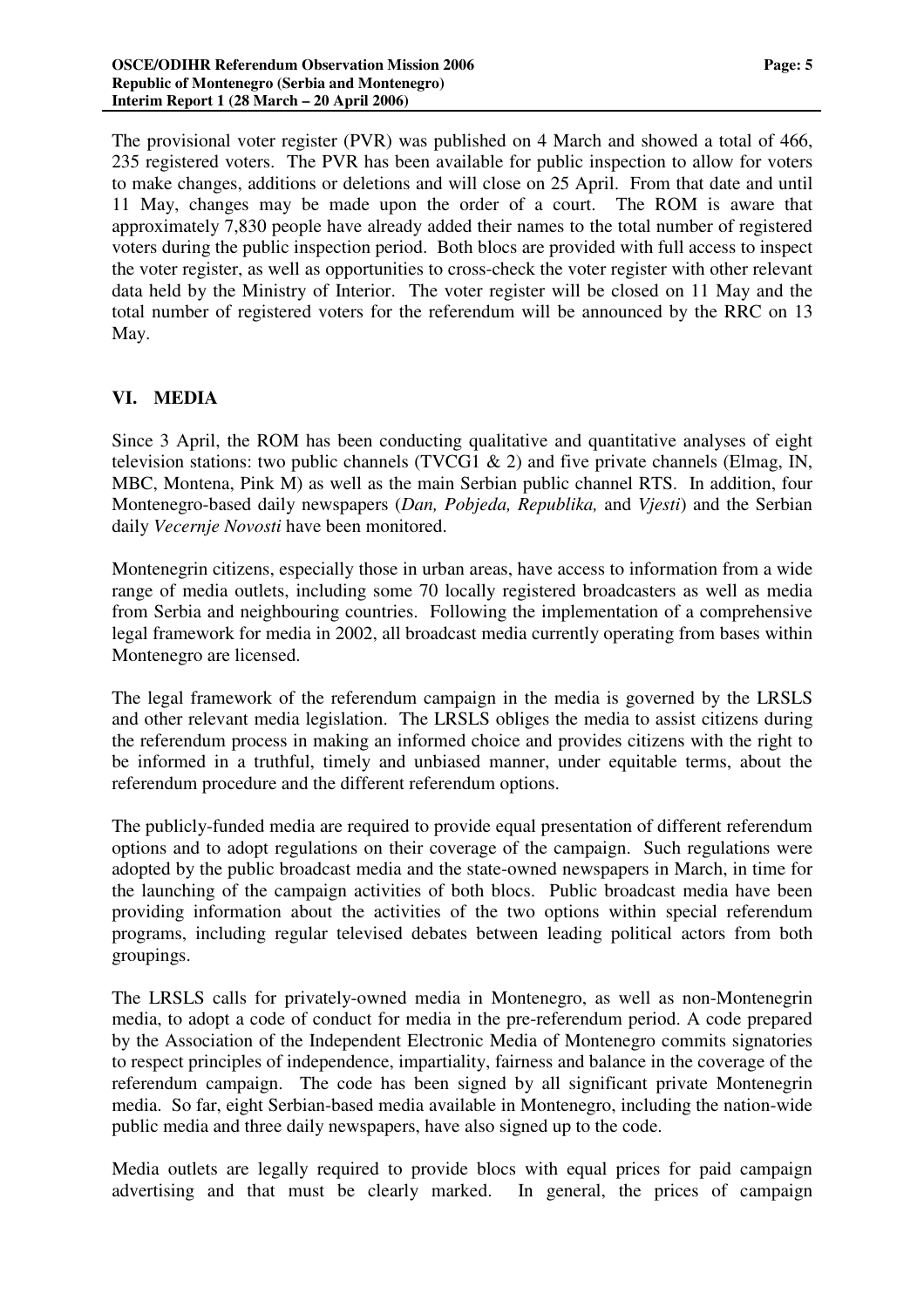advertisements have appeared to be higher than those for regular commercials. The paid campaign spots of both blocs started around 10 April.

The parliamentary committee for media coverage is responsible for receiving and examining complaints against media coverage of the referendum campaign. The committee, which consists of twelve members, six from each bloc, has the power to issue public warnings against media conduct. The committee has reportedly received more than seventy complaints but, so far, has generally found difficulty in reaching agreement on the complaints it has discussed and has repeatedly voted along partisan lines. In its last meeting on 18 April, the committee temporarily suspended its activities following disagreement on a complaint relating to a decision of public television management not to use campaign material submitted by blocs in its coverage of campaign events.

Preliminary results of the ROM media monitoring indicate that both public and private media are providing wide and balanced coverage of the referendum issues and campaign through a range of different styles of programmes and articles. In general, the coverage so far has been focused on neutral issues relating to the referendum process but television news coverage has tended to provide a slightly larger share of time for pro-independence views associated with the government than those of pro-union.

## **VII. CAMPAIGN**

Given the long-term polarisation between the pro-independence and pro-union groupings, which has often resulted in heated accusations and expressions of mutual suspicion, the campaign to date has so far been notably low-profile and calm. Both campaigns were quietly launched in mid-April with media spots or billboards showing clear "Yes" and "No" campaign messages appearing in urban areas but the campaign has become invigorated following the start of live televised debates which have been widely viewed by citizens. Newspaper reports of campaign speeches indicate political stances that are becoming increasingly more confrontational. There was a delay in the release of the  $E1$  million of public funds allocated to each bloc's campaign but no interlocutor has complained that the delay adversely affected their campaign planning. An initiative by the Centre for Democratic Transition (CDT) for a code of conduct for political campaigning during the referendum has not received consensus support from within both blocs.

Campaign events are beginning to take place, but as yet are distributed very unevenly across the country. Instead, the blocs have relied strongly on door-to-door campaigning by activists, lessening the visibility of the campaign. The Montenegrin Government has issued two declarations – on Independence (6 April) and on relations with Serbia and Serbian citizens (13 April) – that address their proposed policy if the referendum is passed. The substance of the declarations has prompted critical responses from both the PUB and representatives of the Government of Serbia.

National minorities are being actively courted by both blocs, and thus far there have been no reports of intimidation or coercion of national minorities. Against this background, a debate is scheduled during the campaign period in the Assembly of Montenegro on a new draft law on national minorities. The attention devoted to this issue by both blocs is a reflection of the anticipated participation of national minorities in the referendum campaign and of their potential importance to its outcome.